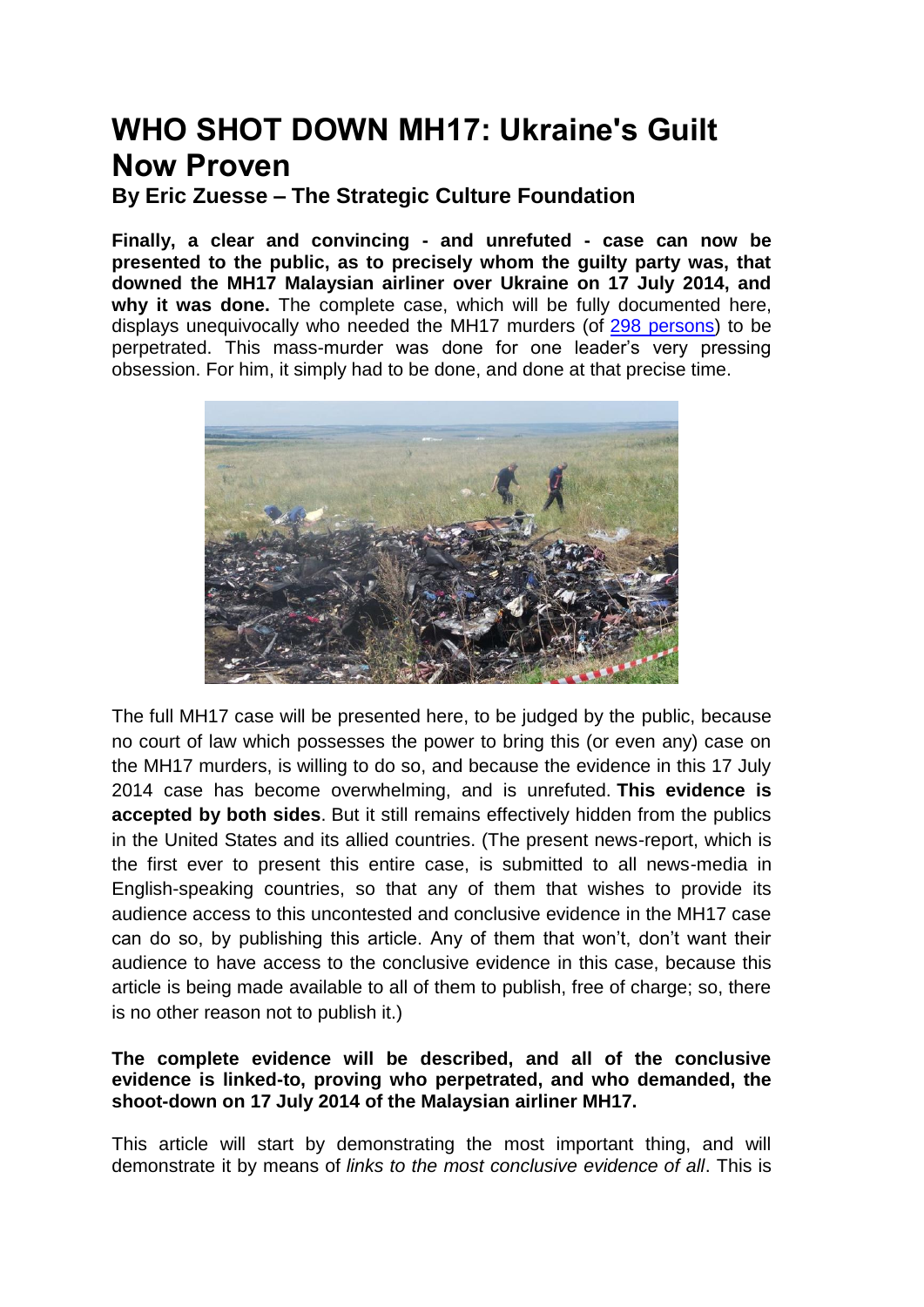the evidence which absolutely proves that the official Netherlands-headed investigation into this matter is an intentional and utter fraud — a fraud which has already been conclusively answered and exposed by the Russian Government. (Netherlands headed the investigation because [196](https://www.government.nl/topics/mh17-incident) of the 298 murder-victims were Dutch.) **Russia's response provided, in excruciating detail, not only clear disproofs of the Netherlands-headed investigation's conclusions of Russian guilt, but also** (and on the basis of *the very same evidence* that the official investigation had made public on 24 May 2018) provided the still-unrefuted (but nonetheless still effectively hidden) **proofs of Ukraine's actual and incontestable guilt, in this mass-murder.** This evidence, of the Netherlands team"s fraudulence, carries the investigation a large part of the way toward its ultimate conclusion, regarding whom the person was who had demanded Ukraine to commit this crime.

**Incidentally, the Netherlands Government had [partially](https://readersupportednews.org/opinion2/277-75/22758-meet-the-americans-who-put-together-the-coup-in-kiev) funded the coup that that in February 2014 overturned Ukraine's Government and** *installed* **the new regime, which regime is allied with the United States Government and actually perpetrated the MH17 shoot-down.** The Government of Netherlands is not a neutral in this case that it is judging. It had helped install the present regime in Ukraine. In fact, as you can see [here,](http://vineyardsaker.blogspot.com/2014/08/its-perfectly-simple-you-need-to-kill.html) Netherlands" Government had been the largest single contributor to Ukraine"s Hromadske TV, which was propagandizing to exterminate the residents in Ukraine's former Donbass region, which breakaway region had voted over [90%](http://archive.is/WKMs5) for Ukraine's Democratically elected President, whom Obama's coup had just overthrown. This operation in Ukraine is an extension from the corrupt Nazi [Prince Bernhard's having established in Netherlands in 1954 the secretive](https://www.bilderberg.org/bernhard.htm)  [Bilderberg group to coordinate NATO"s efforts for the US and its allies to](https://www.bilderberg.org/bernhard.htm)  [conquer](https://www.bilderberg.org/bernhard.htm) ultimately the world. He got [caught in 1976, for one of his skimming](https://www.independent.co.uk/news/obituaries/prince-bernhard-of-the-netherlands-674988.html)  [operations, a million-dollar kickback from Lockheed Corporation.](https://www.independent.co.uk/news/obituaries/prince-bernhard-of-the-netherlands-674988.html) Holland"s Deep State is anything but benign.

So, Russia"s response, on 17 September 2018, used that Netherlands-headed team"s own documentation, to disprove that team"s attribution of guilt to Russia, and to *prove conclusively Ukraine's guilt* as having been the actual perpetrator of this mass-murder. Thus, the Netherlands-headed team includes the actual perpetrator, Ukraine, and not only the Netherlands Government, which had helped overthrow Ukraine's prior and democratically elected Government and bring Ukraine"s current regime into power in February 2014, just months prior to the MH17 shoot-down, which resulted from that [US coup.](https://www.youtube.com/watch?v=8-RyOaFwcEw)

**Most readers who click onto the links here will be shocked.** What will shock them is the evidence, because it has not been published in The West (except summarized in less than a half-dozen obscure news-media — and, even there, generally not documented, such as it is here).

The links will document and fully prove this stunning turnabout, from Russia to Ukraine. The documentation that was cited by Ukraine and Ukraine"s fellow team-member (the team"s leader) Netherlands, against Russia, on May 24th of 2018, contained previously unrecognized details (which were first pointed out in the Russian presentation on September 17th of 2018) which irrefutably convict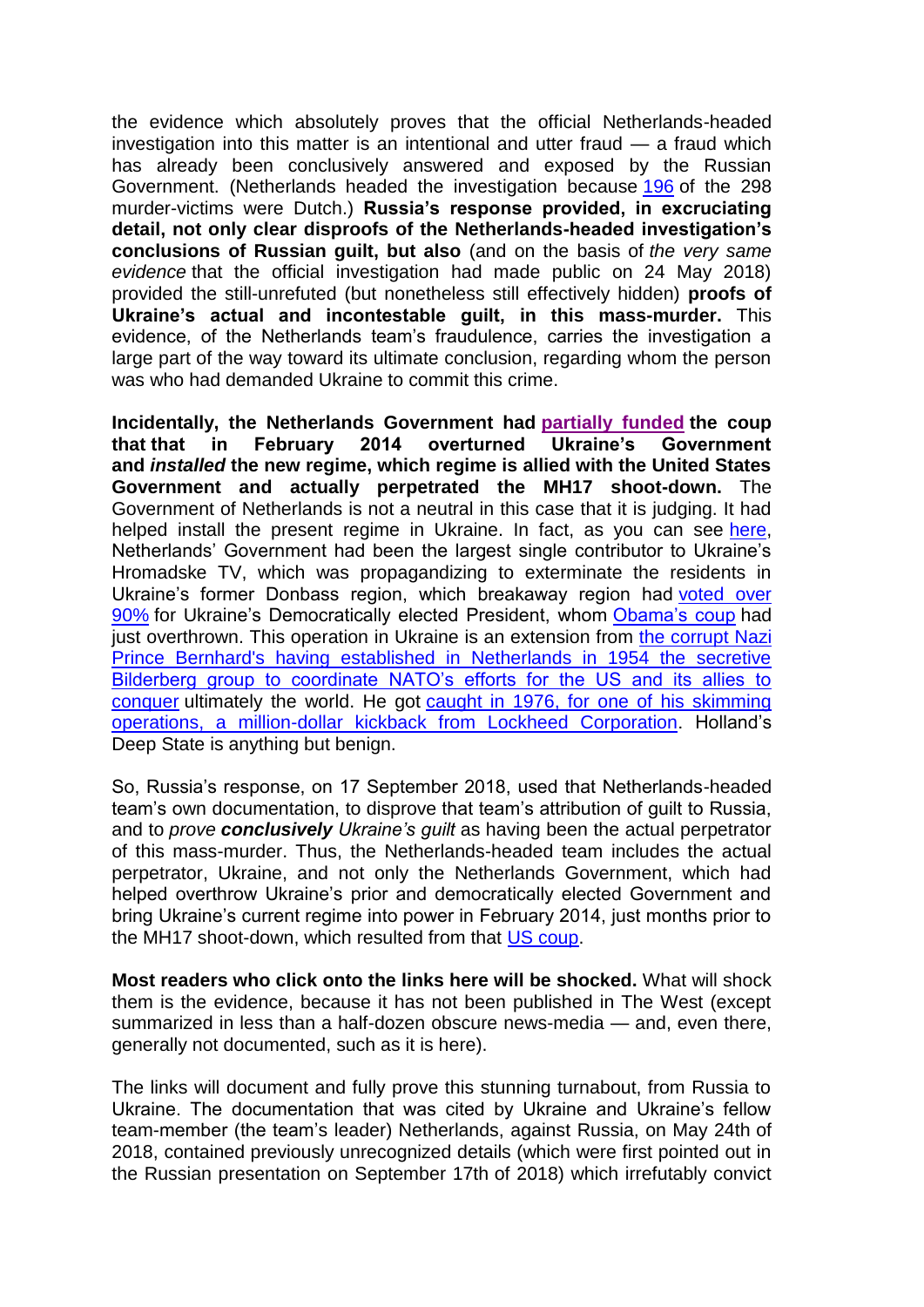Ukraine. Consequently, Russia"s response was ignored in The West, despite that presentation's having been based upon the very same items of evidence that had been introduced by the Netherlands-led team on May 24th. Thus, the items of evidence, there, are the same that the Netherlands-led team had themselves provided. The items of evidence here are not in *dispute*.

The current article will be the first-ever to hone-in on the especially shocking key data in Russia"s data-packed September 17th response, the key evidence that Russia was calling attention to there, and which prove Ukraine"s guilt beyond any reasonable doubt — prove it on the basis of the very same evidence that had been introduced by Ukraine"s own team in their presentation four months earlier. Using the other side"s evidence to convict that other side is what makes this denouement the stunning turnabout that it is.

The Netherlands-headed Ukrainian *team still refuses to answer* the Russian presentation, which responds to the Ukrainian team"s May 24th presentation. Western 'news'-media have likewise almost completely ignored Russia's response.

[One Dutch medium](https://nltimes.nl/2018/09/18/ukraine-provided-missile-shot-mh17-russia-claims) did report on it but dismissed it by focusing on a subordinate part: their report said and focused on "Russia now claims that the video images the investigators used to track the missile's transport to the Ukraine, were manipulated." However, the part of Russia"s presentation that will be discussed in the present article was being entirely ignored in that Dutch news-report, which, as you will see here, has nothing to do with *any* claim of manipulated evidence. Britain's **[BBC](https://www.bbc.com/news/world-europe-45546611)** likewise focused-in on the "manipulated evidence" that Russia"s presentation had attacked. The *Washington Post* instead headlined ["Who spread disinformation about the MH17 crash? We](http://archive.is/BzjTA)  [followed the Twitter trail",](http://archive.is/BzjTA) and it focused-in on how polarized the public is over the MH17 case. The West's 'news'-coverage was virtually entirely misdirection and disinformation, as you will recognize from what follows here. And the evidence here is linked-to, so that you can see it for yourself.

Russia"s response documented beyond any question, at all, that this airliner was shot down by the Ukrainian Government, and that Western (i.e., US-allied) "news"media have been and are *covering-up this crucial historical fact and The West's still-ongoing lies about the downing of MH17*.

Those lies are the basis of US and EU anti-Russia sanctions, which remain in effect despite the basis for those sanctions having been exposed unequivocally, on September 17th, to be based on lies. Thus, continuing to *hide* those lies is crucial to the liars. This is the reason why Russia"s blazingly detailed presentation on September 17th has been virtually ignored — to protect the actually guilty. The evidence here proves that those sanctions, *themselves*, are nothing but frauds against the public, and crimes against Russia — on-going additional crimes, which have been, and remain, effectively hidden till now.

The reader can see and consider here all of the conclusive evidence in the MH17 case — it can be reached via the present article"s links. **Unlike the ‗news'-reports in The West's ‗news'-media, the presentation here is** *not*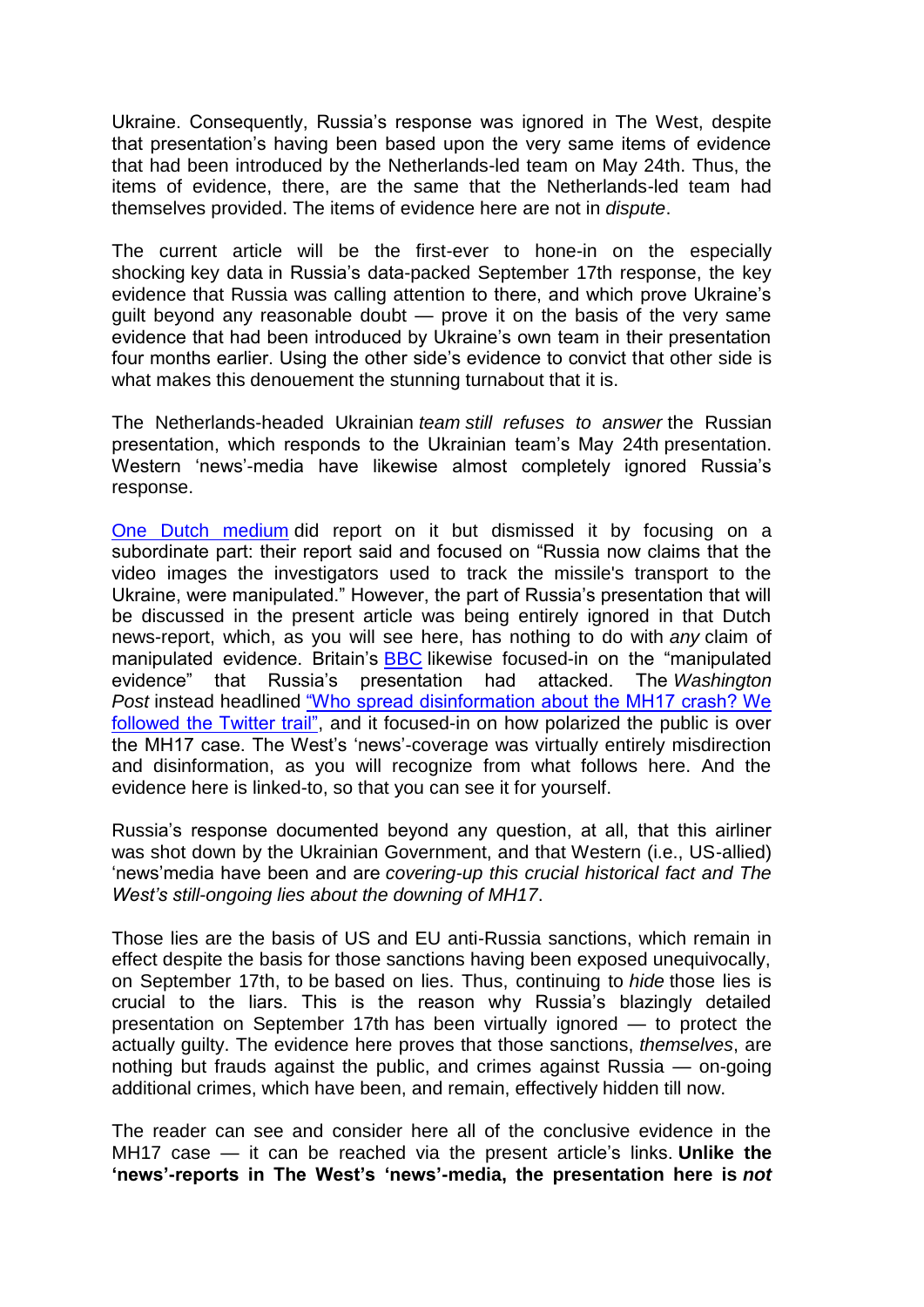*presuming readers' trust***, but is instead providing** *to all readers access to the actual evidence* — evidence that is accepted by both sides. That's what the links here are for: examination *by any skeptics*.

Skepticism in judging anything is not only good; it is essential to justice. Trust should *never be given*; it should *only* be *earned*. Otherwise, no democracy can function. Only dictatorship can function in a country that's controlled by lies, and by liars. Liars are believed by people who have faith in them. Thus, faith in anything or anyone can poison judgment. The way to test the case that is presented here is to click onto a link wherever one wants to see and examine the evidence. Without examining (usually by spot-checking) the evidence, no reader can intelligently judge any case. Dictatorship is almost inevitable in a counry where spot-checking of the actual evidence isn"t *the norm*. Most "news" media don't even enable such spot-checking. This is why 'news'-media are so often actually propaganda-media instead.

# **So, here's the complete MH17 case, for any reader to judge:**

The last announcement from the official investigation, the Netherlands-headed "Joint Investigative Team" (JIT), was on 24 May 2018, and it headlined ["Update](https://www.om.nl/@103183/update-criminal/)  [in criminal investigation MH17 disaster".](https://www.om.nl/@103183/update-criminal/) It said:

*The JIT is convinced that the BUK-TELAR [missile and launcher] that was used to down MH17, originates from the 53rd Anti Aircraft Missile brigade (hereinafter 53rd brigade), a unit of the Russian army from Kursk in the Russian Federation. … This fingerprint has been compared with numerous images of BUK-TELARS, both Ukrainian and Russian ones. The only BUK-TELAR on which this combination of characteristics also was found, is a BUK-TELAR that was recorded several times when it joined a convoy of the 53rd brigade on 23 – 25 June 2014.*

*Consequently, the JIT presumes that within the 53rd brigade and within the circle around it, people have knowledge about the operation in which that particular BUK-TELAR was deployed. … Already in September 2016, the JIT disclosed that MH17 was downed with a BUK missile of the 9M38 series. …*

*The missile engine's casing shows the number 9 д 1318869032.*

Typical of Western "news"-media"s coverage of that presentation, was CNN"s report the same day, May 24th of 2018. It was headlined ["Missile that downed](https://www.cnn.com/2018/05/24/europe/mh17-plane-netherlands-russia-intl/index.html)  [MH17 'owned by Russian brigade"".](https://www.cnn.com/2018/05/24/europe/mh17-plane-netherlands-russia-intl/index.html) It stated: "At the time this area was under control of pro-Russian separatists," said Fred Westerbeke, chief prosecutor of the National Prosecutor"s Office of the Netherlands. The Buk launcher of the 9M38 series "was transported from the territory of the Russian Federation and was returned to that territory of the Russian Federation afterwards'."

The Ukrainian side claimed they had finally found evidence which would enable them definitively to place the blame for the MH17 shoot-down on Russia. So, the very next day, May 25th, Britain"s Telegraph bannered ["Netherlands and](https://www.telegraph.co.uk/news/2018/05/25/netherlands-australia-call-compensation-mh17-victims-accuse/)  [Australia call for compensation for MH17 victims as they accuse Russia of](https://www.telegraph.co.uk/news/2018/05/25/netherlands-australia-call-compensation-mh17-victims-accuse/)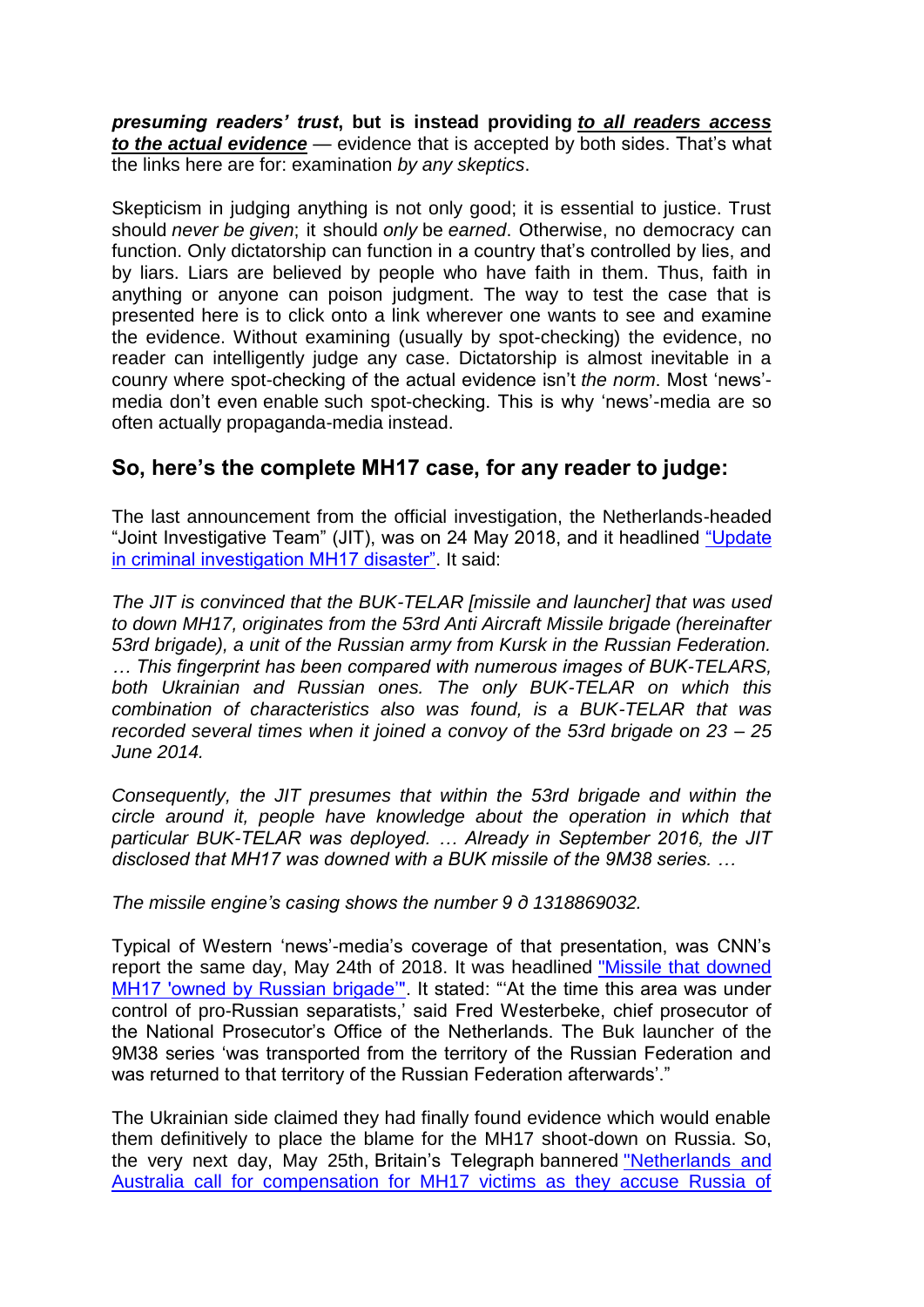[downing plane"](https://www.telegraph.co.uk/news/2018/05/25/netherlands-australia-call-compensation-mh17-victims-accuse/) and reported that "Australia and the Netherlands have said they hold Russia legally responsible for the downing of Malaysia Airlines flight 17 over Ukraine in 2014 and will seek reparations for relatives of the 298 people killed." This demand against Russia was coming "the day after the Dutch-led international investigation concluded that the Russian military had deployed the Buk surface-to-air missile that shot down the plane."

Four months later, on 17 September 2018, the Russian Ministry of Defense youtubed its response, which is titled "Briefing on newly discovered **[evidence pertaining to the crash of](https://www.youtube.com/watch?v=zAFZbjyoqok) the MH17 flight".** It presented the actual history of the Buk missile and launcher which Ukraine and the other Governments on the JIT said had brought down the MH17. (The JIT includes four countries, Netherlands, Ukraine, Belgium, and Australia, with a fifth, Malaysia, having been brought in only later, after it finally agreed to *allow Ukraine a veto over any conclusions that the team will publish*. Malaysia"s participation [started](http://english.astroawani.com/mh17-news/mh17-malaysia-accepted-full-and-equal-member-joint-investigation-team-49518) on 4 December 2014; but whether Malaysia has actually been allowed to play a role in the 'investigation' isn't clear.) Russia, during the intervening months after the JIT"s May 24th presentation, had tracked down all of those serial numbers, [8868720,](http://theduran.com/serial-numbers-of-missile-that-downed-mh17-show-it-was-produced-in-1986-owned-by-ukraine-russia/) and [1318869032,](https://www.om.nl/@103183/update-criminal/) and [9M38,](https://www.cnn.com/2018/05/24/europe/mh17-plane-netherlands-russia-intl/index.html) and found (as **you can see there by clicking on each, especially onto the** "**Briefing**" **itself**) that after the acquisition of the launcher and missile, by Ukraine in 1986, from Russia, that missile and its launcher had *always, and constantly since their transfer to Ukraine in 1986, remained in Ukraine,* and never again were located in Russia. So: if the JIT"s supplied evidence is authentic — which the Ukrainian team asserts it to be — then it *outright convicts* Ukraine. This is an evidentiary checkmate, against the Ukrainian side.

With the passage now of years, the precise cause of the shooting-down of the Malaysian passenger plane MH17 on 17 July 2014 has been becoming clearer and clearer, despite the rigorous continuing attempts by Western "news" media to cover it up and to hide from the public the growing and bynow *irrefutable* evidence (presented here) that clearly shows what and who actually brought down this airliner.

In the years since I headlined on August 24th of 2014 the news, "MH-17 **'Investigation': Secret August 8th Agreement Seeps Out: Perpetrator of the Downing in Ukraine, of the Malaysian Airliner, Will Stay Hidden", the** key fact about the official "investigation" has actually been that the Government of Ukraine was, on 8 August 2014, granted veto-power over any official finding which would be produced by the Joint Investigative Team. On 20 November 2014, Russian Television headlined ["Dutch government refuses to reveal](https://www.rt.com/news/207243-netherlands-mh17-investigation-documents/)  ["secret deal" into MH17 crash probe"](https://www.rt.com/news/207243-netherlands-mh17-investigation-documents/) and reported that Holland"s sciencepublishers Elsevier had filed for this information under that country"s Freedom of Information Act, and the Government simply refused to comply with that law. The leaders of Western nations apparently want the black-box and much other basic data in their possession to remain hidden, and the four nations had signed this secret agreement to allow the Government of Ukraine to block any report that incriminates Ukraine in the MH17 shoot-down. But additional evidence has nonetheless become public, and all of it confirms and adds yet further details to the explanation that was first put forth by the retired German Lufthansa pilot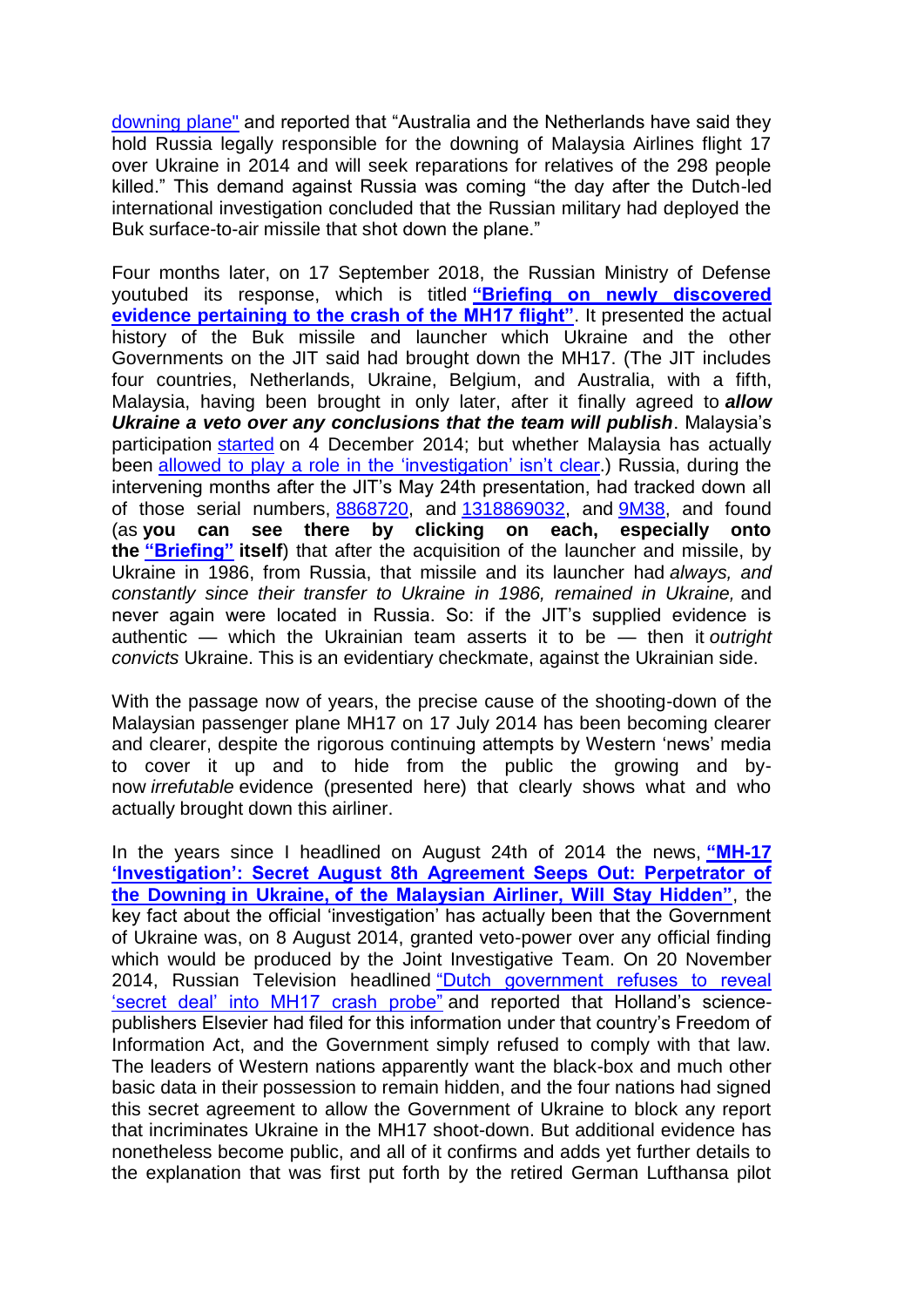Peter Haisenko, whose independent investigation had concluded that Ukrainian Government fighter-jets intentionally shot down this civilian plane. He did not rule out the possibility that a Buk missile had simultaneously been used there, but he made clear that at least one fighter-jet had been used in this shoot-down.

However, if those parts of a Buk missile, which were the focus of the Netherlands team"s presentation on May 24th, were indeed retrieved from the crash-site as that team claims, then a Buk missile had also hit the MH17. Serious question would nonetheless exist as to whether that Buk was fired by troops who were working for Ukraine, or instead for Russia (or else for Donbas separatists who were working in conjunction with Russia, which was Ukraine's [and America"s original version of the event\)](https://www.theguardian.com/world/2014/jul/22/mh17-eu-foreign-ministers-mh17-sanctions-russia-live-updates).

Precisely what the method was, by which the direct perpetrators brought down the MH17, has gradually become clearer, despite this continuation of Western secrecy (and Ukraine's veto-power over the 'findings') regarding the contents of the black boxes, and of the US satellite images, and of the Ukrainian air-trafficcontrol radar recordings, and of other evidence-sources that **are still being held** *secret* **by The West and not made available to their ‗news' media nor to anyone outside a tight official circle** of those Western nations" intelligence agencies.

But now, Russia has actually — on 17 September 2018 — exposed the outright *fraudulence* of the JIT"s 24 May 2018 presentation, and The West (the US Government's allies) entirely ignored the conclusive evidence that that presentation by the JIT itself actually contained and to which Russia was pointing, so that there can no longer be reasonable doubt about The West"s intentional and still ongoing fraudulence regarding the entire MH17 matter.

Also entirely ignored in the Ukrainain team"s "explanation" of the event is why Ukraine"s air-traffic control had guided the MH17"s pilot to fly over the conflictzone where Ukraine's civil war was being waged and where Ukraine's warplanes were bombing. The MH17's pilot was instructed by Ukraine's air-traffic [control to take that path instead of the one that the airline had planned and that](https://21stcenturywire.com/2014/07/25/mh17-verdict-real-evidence-points-to-us-kiev-cover-up-of-failed-false-flag-attack/)  [had become normal during the civil war.](https://21stcenturywire.com/2014/07/25/mh17-verdict-real-evidence-points-to-us-kiev-cover-up-of-failed-false-flag-attack/) This was highly abnormal, and it doomed the MH17. Clearly, only Ukraine"s Government could, and did, do that — change the route, and for only that one plane. Yet, still, the Netherlandsheaded team blames Russia and is trusted in The West, but Russia is not. (Now, why would that be?)

Russia has constantly been releasing its own investigations regarding MH-17; and, in the process, Russia on September 17th not only provided further details as to how the downing actually happened (it wasn"t by mistake, as the West contends it was), but they have also, in prior presentations, exposed the absurd impossibility of the Ukrainian Government's 'explanation' of this event (that only a Buk had been used), which is the "explanation" that is still being parroted unquestioningly and unflinchingly by officials in Washington, Europe, and NATO, and also by Western "news" media. (As my [news-report on 24](http://web.archive.org/web/20180110155354/www.washingtonsblog.com/2014/08/mh-17-investigation-secret-august-8th-agreement-seeps.html)  [August 2014](http://web.archive.org/web/20180110155354/www.washingtonsblog.com/2014/08/mh-17-investigation-secret-august-8th-agreement-seeps.html) explained, **that secret August 8th [agreement was signed by](http://web.archive.org/web/20180110155354/www.washingtonsblog.com/2014/08/mh-17-investigation-secret-august-8th-agreement-seeps.html)  [the four governments which formed the JIT team and which had been](http://web.archive.org/web/20180110155354/www.washingtonsblog.com/2014/08/mh-17-investigation-secret-august-8th-agreement-seeps.html)**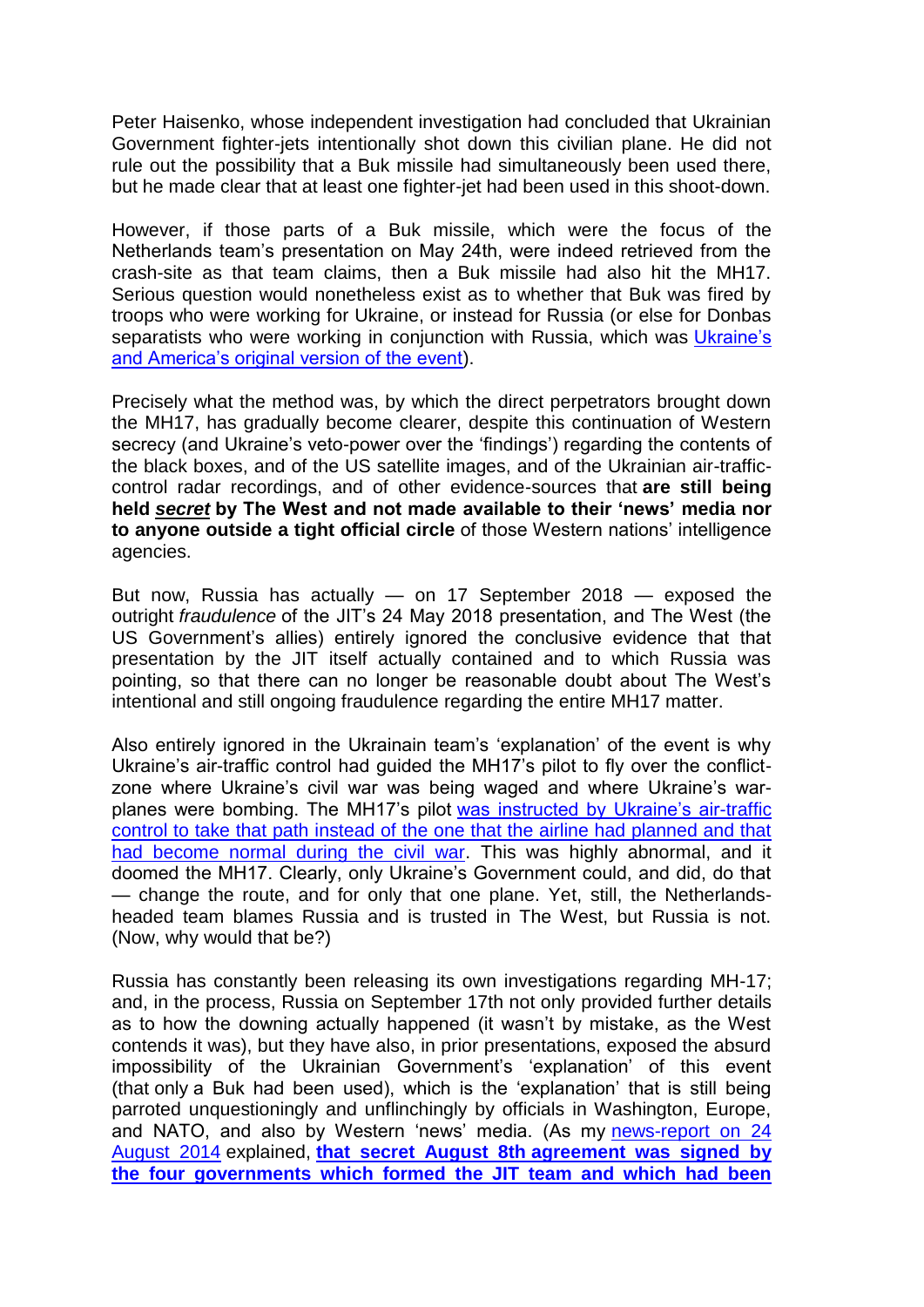**[handed by Malaysia the black boxes to study —](http://web.archive.org/web/20180110155354/www.washingtonsblog.com/2014/08/mh-17-investigation-secret-august-8th-agreement-seeps.html) Ukraine, Belgium, Australia, and Netherlands — [and the JIT granted to the Ukrainian](http://web.archive.org/web/20180110155354/www.washingtonsblog.com/2014/08/mh-17-investigation-secret-august-8th-agreement-seeps.html)  [Government a veto over anything that the team's official report would say](http://web.archive.org/web/20180110155354/www.washingtonsblog.com/2014/08/mh-17-investigation-secret-august-8th-agreement-seeps.html)**. This is probably the reason why the subsequent officially released report on [those black boxes](http://web.archive.org/web/20140909122747/www.onderzoeksraad.nl/uploads/phase-docs/701/b3923acad0ceprem-rapport-mh-17-en-interactief.pdf) said essentially nothing. It was a brazen insult to the 298 victims" families. The presumption has been that all of them will have faith, not be skeptical, regarding the JIT team.)

Though Russia doesn"t possess those black boxes (which, [by chance, were](http://www.whathappenedtoflightmh17.com/malaysia-pm-himself-managed-to-release-bodies-and-black-boxes-from-separatists/)  handed by the pro-Russian separatists to the Malaysian Government's [representative, and yet that Government handed them to Netherland"s](http://www.whathappenedtoflightmh17.com/malaysia-pm-himself-managed-to-release-bodies-and-black-boxes-from-separatists/)  [Government instead of to Russia"s](http://www.whathappenedtoflightmh17.com/malaysia-pm-himself-managed-to-release-bodies-and-black-boxes-from-separatists/) — apparently trusting Netherlands more than trusting Russia or even themselves), Russia does possess, and publicly reveals, evidence that"s conclusive on its own; and it is 100% consistent with Haisenko"s reconstruction of the event, regardless whether a Buk was involved or not. Russian Television had issued in October 2014 a 25-minute documentary on the event, and it starts with people whom they interviewed in that region, who were describing their having seen at least one and perhaps two planes rising toward the airliner, and then the airliner coming down from the sky. Other witnesses told them that they saw an SU-25 fighter plane take off in that general area just minutes before the airliner came down.

# **FIRST, THE MISSING BBC REPORT:**

The BBC had previously posted to their website on 23 July 2014, just six days after the event itself, [a news report in Russian via their Russian](http://www.bbc.co.uk/russian/multimedia/2014/07/140722_v_mh17_buk_hunt.shtml)  [service](http://www.bbc.co.uk/russian/multimedia/2014/07/140722_v_mh17_buk_hunt.shtml) (fortunately [archived by Global Research\)](http://www.globalresearch.ca/deleted-bbc-report-ukrainian-fighter-jet-shot-down-mhi7-donetsk-eyewitnesses/5393631), about the downing, but they quickly removed it without explanation. Fortunately, however, some Russianspeakers had managed to download it before it was yanked; and at least two of those downloads were posted to youtube, the first one having been posted there on 28 July 2014, with English subscripts, and with the headline, ["UKRAINE Eyewitness Confirm Military Jet Flew Besides MH17](http://www.youtube.com/watch?v=Sa_R2NA1txc)  [Airliner: BBC Censors Video 25Jul2014".](http://www.youtube.com/watch?v=Sa_R2NA1txc) (It's gone now, but, actually, several witnesses, and not just one, were interviewed there — there wasn't just one "Eyewitness".) Furthermore, Global Research posted on 10 September 2014 a transcript of it, headlining, ["Deleted BBC Report. "Ukrainian Fighter Jet](http://www.globalresearch.ca/deleted-bbc-report-ukrainian-fighter-jet-shot-down-mhi7-donetsk-eyewitnesses/5393631)  [Shot Down MHI7", Donetsk Eyewitnesses."](http://www.globalresearch.ca/deleted-bbc-report-ukrainian-fighter-jet-shot-down-mhi7-donetsk-eyewitnesses/5393631) (The video itself is still at youtube and it will be linked-to just below here, so that you will be able to view it.)

The interviews by the BBC were done by their reporter [Olga Ivshina.](http://www.bbc.com/news/world-europe-27358322) (Also see [http://archive.is/vFoh9.](http://archive.is/vFoh9)) She had filmed local residents in the crash-debris area. In one passage of her 23 July 2014 news-report, there were two residents simultaneously who described what they had seen. One of them said, "And there was another aircraft." The other continued immediately, in order to describe the other plane, "a military one, beside it ["it" being the airliner]. Everybody saw it. It was proceeding underneath below the civilian one."

Here is the second, and clearer, version of that clip. (It"s the one that"s **still live at youtube**.) The key portion on it is at 0:38-042 in the video: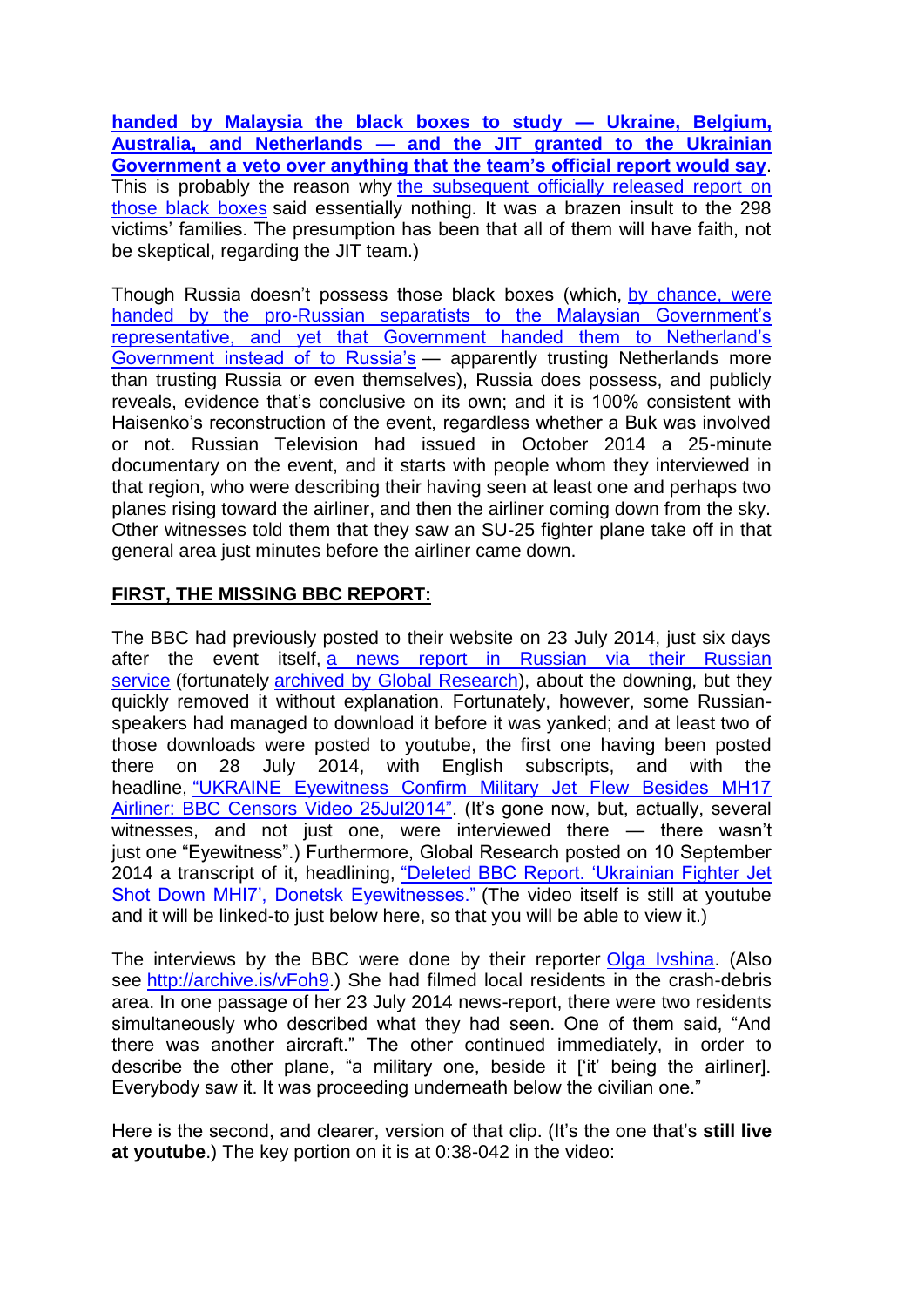That was the 9 September 2014 repost of it, with the same subscript-translation into English, only the visual is sharper.

And here is an apology, dated 25 July 2014, by the BBC, for their having removed their original video of this interview — and yet they still didn"t repost it; they still continue to blockade it; even today the only versions available, of these, the earliest recorded interviews of people who said they witnessed the event, are the independently posted ones, but here is the BBC"s apology:

[http://www.bbc.co.uk/russian/blogs/2014/07/140725\\_blog\\_editors\\_bbc\\_story\\_re](http://www.bbc.co.uk/russian/blogs/2014/07/140725_blog_editors_bbc_story_republished.shtml) [published.shtml](http://www.bbc.co.uk/russian/blogs/2014/07/140725_blog_editors_bbc_story_republished.shtml)

Here, then, is that BBC apology google-translated into English:

<http://archive.is/kc291>

So: clearly, *BBC has done all that they could to remove evidence*, which they had mistakenly broadcast, which had fit the retired Lufthansa pilot Peter Haisenko"s reconstruction of the event, and which contradicted the US-Ukrainian reconstruction of it — the reconstruction that Western "news" media project, and on the basis of which US President Barack Obama won from the EU [stiff increases in,](https://www.thelocal.de/20140720/europe-threatens-russia-with-sanctions-over-mh17-crash) and [subsequent extensions of,](https://www.rferl.org/a/eu-leaders-agree-extend-sanctions-russia-aggression-in-ukraine-mh17-statement/29326909.html) the economic sanctions against Russia, all on the basis of lies.

Subsequently, on 17 December 2018, South Front headlined [""EDITORIAL](http://archive.is/m5Cru)  [BOARD DEMANDS BLOOD": INSIDE LOOK AT HOW BBC TRIES TO FIND](http://archive.is/m5Cru)  [PROOF OF RUSSIAN INFLUENCE ON YELLOW VEST PROTESTS",](http://archive.is/m5Cru) and they reported that Ivshina had texted to a BBC stringer, on the streets of Paris, instructions of what story-lines were wanted by BBC management regarding the "Yellow Vests" demonstrations against French President Emmanuel Macron, "Yes, I'm searching for the angles))) The editorial board wants blood, [yo\)\)\)".](https://www.rt.com/news/446604-russia-bbc-yellow-vests/) "And if you find these ultra-rightists [at the protests], will they talk about Putin and Moscow? Well, at least the Russians go to the protests, right?" Ivshina was instructing her French stringer what to look for, in order for her to be able to report *the type of 'news' that her bosses wanted to publish*. Perhaps Ivshina had been chastised in 2014 and had learned to never again be caught reporting anything that challenges the UK Government"s anti-Russia propaganda-line.

**So, this valuable eyewitness-testimony to the MH17 event is available despite Western ‗news' media (or, more-accurately, propaganda-media), and the reason for the news-suppression is clear to anyone who views [that BBC 23 July 2014 report,](https://www.youtube.com/watch?v=C812MrH6TK4)** which presents several eyewitnesses, interviewed separately as individuals, *not as a group*, and yet all of whose testimonies — perhaps despite Ivshina"s wish for them not to say this — report having observed *the very same basic narrative, of at least one* military jet rising toward the airliner just before it came down.

In other words: it is clear that BBC had yanked this report because it didn"t confirm the West"s story-line, which says that Ukrainian pro-Russian separatists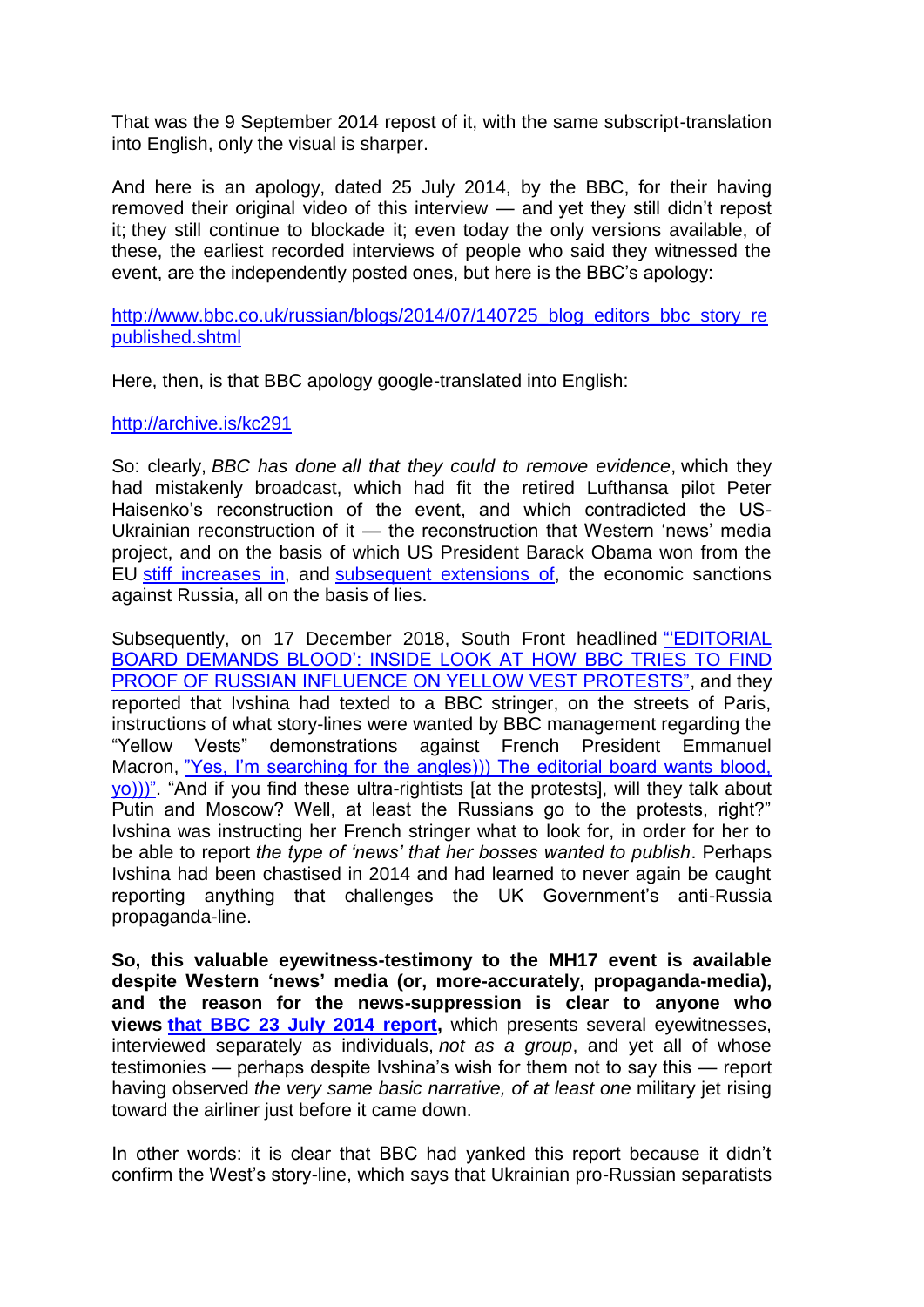had fired a "Buk" ground-based missile at the airliner, thinking that the civilian plane was a Ukrainian Government war-plane about to bomb them and their families. But, first of all, the Ukrainian Government was virtually admitting there that they [were bombing these villagers,](http://web.archive.org/web/20170706144622/https:/washingtonsblog.com/2014/07/obama-definitely-caused-malaysian-airliner-downed.html) which means that they were perpetrating an ethnic cleansing operation there, which [indeed that Government](http://rinf.com/alt-news/editorials/enemies-ukraine-speak/)  [was doing;](http://rinf.com/alt-news/editorials/enemies-ukraine-speak/) but, secondly, the Ukrainian Government's statement also *acknowledged that if the event had happened in that way, it would have been unintentional, a tragic accident on the part of the rebels there.* (The JIT"s line now is that it was instead an outright Russian attack against the MH17.)

So, then, why did "the international community" respond with massive economic sanctions against *Russia* on account of this downing — by, as it turns out, Ukraine? The whole Western propaganda position was designed for a public of sheer fools, if not of outright psychopathic ones, who cared not a bit about the plights of the victims of an [ethnic-cleansing campaign.](http://rinf.com/alt-news/editorials/obama-definitely-caused-malaysian-airliner-downed/) They cared only about victims in "The West." The West"s basic story-line doesn"t make sense without recognizing that we were financing [ethnic cleansing](http://web.archive.org/web/20181010114816/www.washingtonsblog.com/2014/06/ukraine-international-war-criminal-obama-putin-2.html) to clear the land in southeastern Ukraine, and that any support that Russia would be providing to those separatists would have been defensive in nature, not offensive. Yet Russia gets the blame when this passenger jet goes down? Even though Ukraine's air-traffic control had guided the pilot there? In any case, that storyline of Russian guilt is false, from start to finish. And now (at least after 17 September 2018) it is finished. But Western "news"-media still continue to broadcast the lies, as if it weren"t.

Here is how outright *ludicrous* it actually is, and sound reason in itself that anyone in the military had to have known, from the very get-go, that the "Buk" 'explanation' was a line of pure malarkey:

## **THE RUSSIAN DOCUMENTARY:**

The 22 October 2014 Russian documentary was titled, ["MH-17: The Untold](http://rt.com/shows/documentary/197540-mh-17-crash-ukraine/)  [Story,"](http://rt.com/shows/documentary/197540-mh-17-crash-ukraine/) and it presents, among much else, videos of several "Buk" missiles being fired on other occasions, just to show how utterly ludicrous the initial Ukraine-US-and-allied "explanation of the MH17 event was. On [5 November](http://web.archive.org/web/20160830111629/https:/washingtonsblog.com/2014/11/western-news-suppression-downing-mh-17-malaysian-jet.html)  [2014,](http://web.archive.org/web/20160830111629/https:/washingtonsblog.com/2014/11/western-news-suppression-downing-mh-17-malaysian-jet.html) I summarized that, with screen-shots from the Russian documentary.

So, when even the BBC's reporter wasn't able to find anyone in that entire region who recounts having seen anything of the sort, just how likely would the Ukrainian Government's line on that matter — that not only was this done by a lone Buk but it was fired by (at first) pro-Russian separatists, and (then) by the Russian army — actually be? Obviously, any person with any military knowledge whatsoever had to have recognized virtually immediately that the Ukrainian Government's story-line on the MH-17 downing was a pile of sheer malarkey, but did anyone in the Western "news" media report that it was — that the Western line there was not just a lie, but an absurd one, one that requires an ignorant public in order for it to be able to be taken seriously at all by the public? One that requires an ignorant public, to *remain* ignorant? This is supposed to be the Western "news" media, with a free press, and a democracy,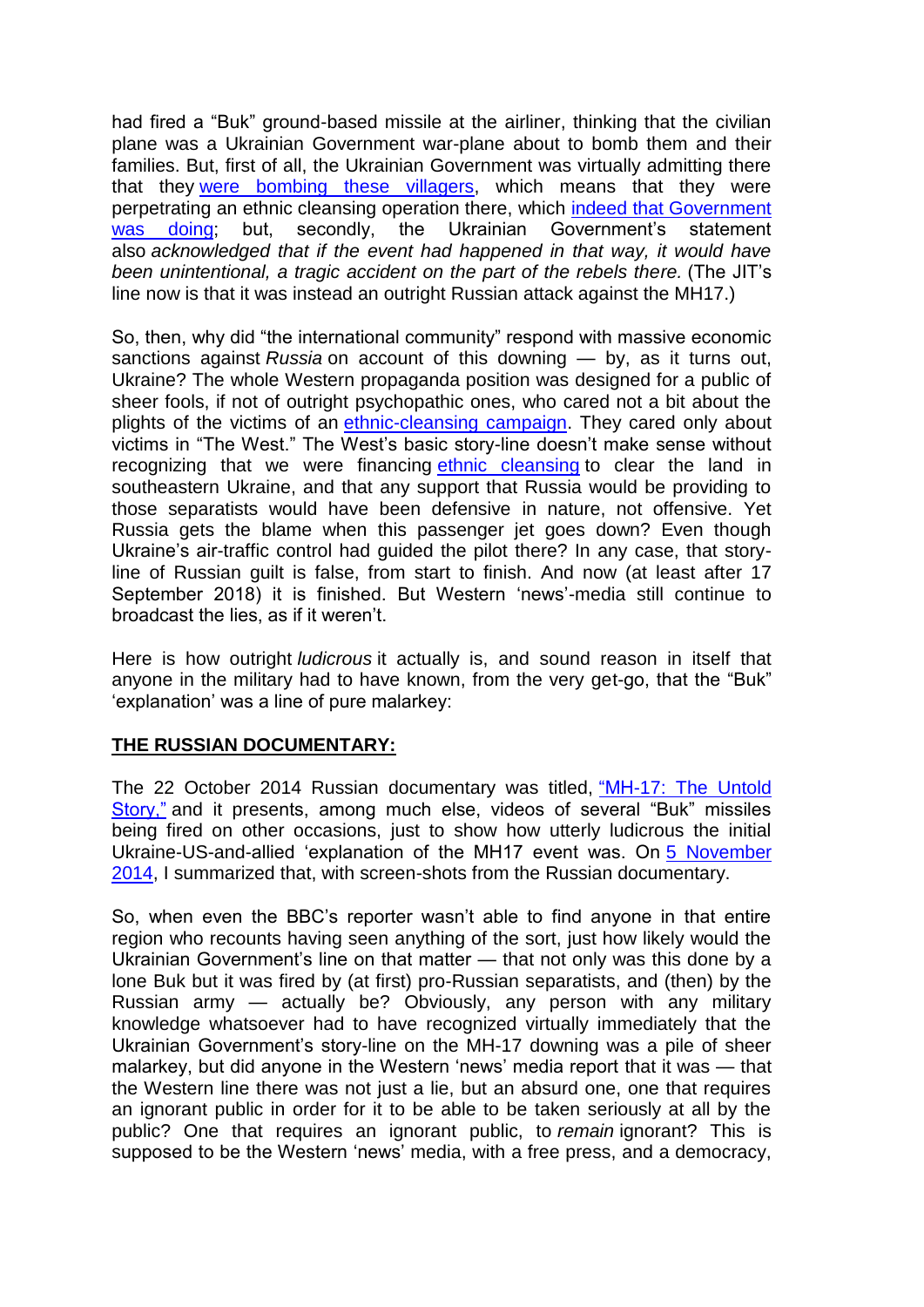a truthfully informed citizenry, who can vote based upon truths, not on mere lies?

Here is the way that [the Russian TV documentary](http://rt.com/shows/documentary/197540-mh-17-crash-ukraine/) opens:

#### *Several of the locals there told Russian TV's reporter that they had seen a military jet rise toward the airliner; and not a one of these individuals were any of the same ones who had testified the exact same thing to the BBC's reporter, whose news-piece had been squelched by her managers.*

#### **HERE IS HOW MH17 WAS SHOT DOWN:**

Now, to the substance of the explanation of how this plane was actually brought down:

Earlier, I had summarized the evidence for Peter Haisenko"s reconstruction of the event, but I questioned his having accepted the eyewitness testimony to the effect that the planes that shot down the airliner were SU-25s. In Haisenko"s Russian TV interview, he stuck by his belief that it was probably SU-25s instead of SU-27s or Mig 29s, both of which are also in the Ukrainian Air Force, and all three of which use 30-millimeter machine-guns or "cannons." But since the fact is that all three of those attack-plane models use machine-guns ("cannons") with 30-caliber bullets (which is the size that clearly was used, especially on the cockpit), the effect would be identically-sized round 30-caliber entry-holes, no matter what. My last major report on that evidence, prior to the 8 August 2014 formation of the JIT and their mutual agreement to report nothing that would be incriminating to Ukraine's Government regarding the MH17 incident, was ["Systematically Reconstructing the Shoot-Down of the Malaysian Airliner:](http://rinf.com/alt-news/editorials/systematically-reconstructing-shoot-malaysian-airliner-guilt-clear-damning/)  [The Guilt Is Clear and Damning."](http://rinf.com/alt-news/editorials/systematically-reconstructing-shoot-malaysian-airliner-guilt-clear-damning/) That basically fills in (and the links, in that report, document with pictures and videos that) the actual way that this plane was downed, and that *why* it was downed was "to get the EU to go along with stiffened sanctions against Russia". Obama (via [the regime that he had installed](https://www.youtube.com/watch?v=8-RyOaFwcEw)  [in a February 2014 coup in Kiev\)](https://www.youtube.com/watch?v=8-RyOaFwcEw) succeeded there in getting the international sanctions against Russia that he had been wanting. Obama, and certainly not Putin — and now we know it wasn"t Russia at all (not even if a Buk was involved) — was the key person behind this. The 298 MH17 murder-victims on 17 July 2014 were murdered by Barack Obama (via his agents such as [Victoria](https://www.huffingtonpost.com/eric-zuesse/obama-sidelines-kerry-on-_b_7527342.html)  Nuland — [she ran Obama"s Ukrainian operation\)](https://www.huffingtonpost.com/eric-zuesse/obama-sidelines-kerry-on-_b_7527342.html), just as clearly as (if not even more clearly than) Crown Prince Mohammed bin Salman al-Saud (via his agents at the Sauds" Istanbul Consulate) murdered Jamal Khashoggi on 2 October 2018.

International actions (such as economic sanctions) are based upon such fabrications, and 'evidence' taken out of its full context, as [this from the far](http://www.forbes.com/sites/paulroderickgregory/2014/07/18/smoking-guns-russian-separatists-shot-down-malaysian-plane/)right *Forbes* [commentator Paul Roderick Gregory,](http://www.forbes.com/sites/paulroderickgregory/2014/07/18/smoking-guns-russian-separatists-shot-down-malaysian-plane/) but there are no such [fakes,](http://rt.com/news/173964-ukraine-malaysia-intercepted-calls/) nor out-of-context items of evidence, in the case that has been presented here. That"s the difference between news-reporting versus propaganda; but, in the United States today, propaganda passes as if it were 'news,' and authentic news that doesn't fit the regime's cooked-up narrative is suppressed entirely. The scandal isn't just Obama, and it's not just Ukraine; it is also the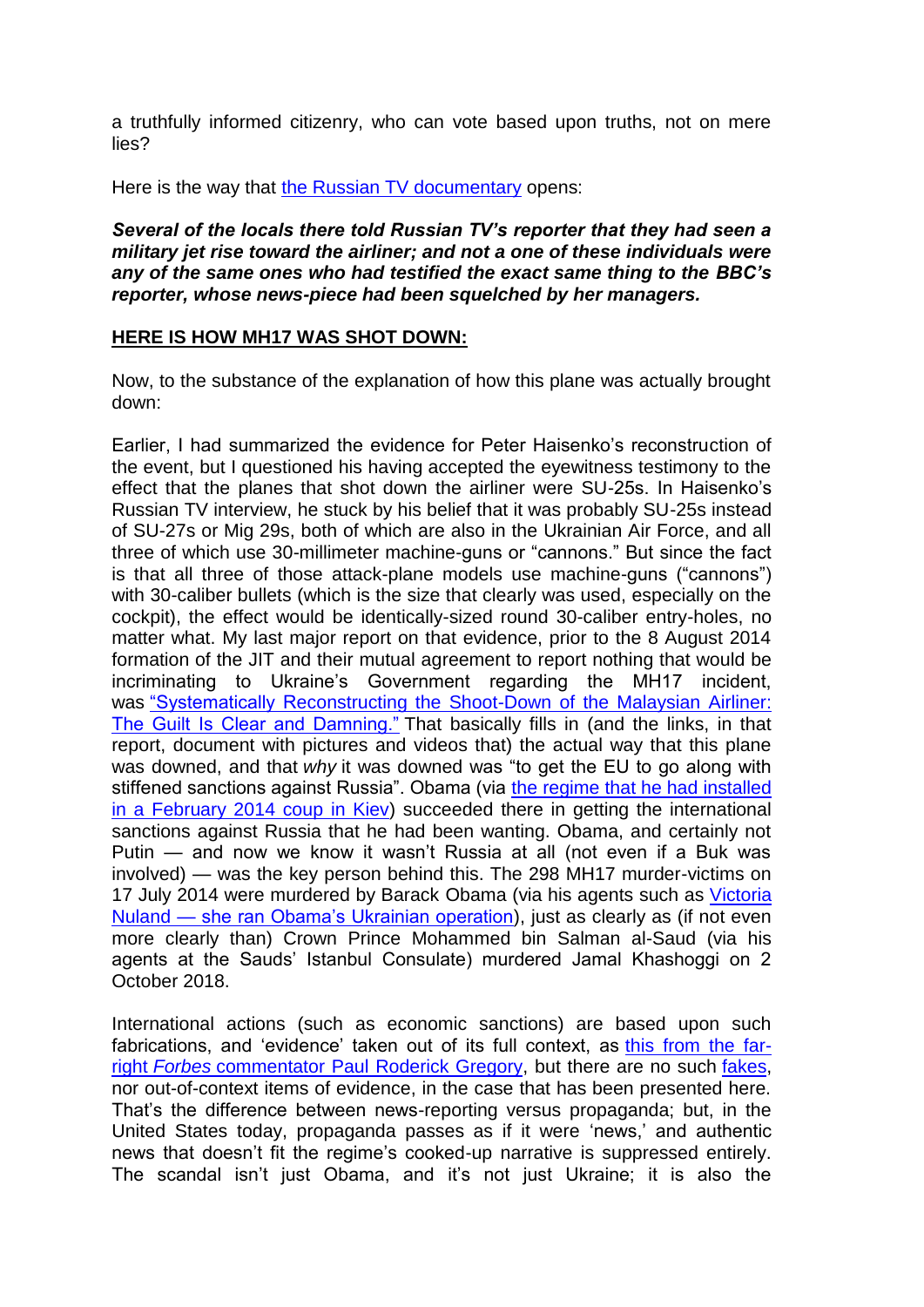propaganda-organs, and even (though to the least extent) their audiences who subscribe to such lying 'news'-media.

Western governments, and their "news" media, are treating their citizens, their own publics, not really as citizens, but as suckers. They are treating them as subjects, instead of as citizens. This is not authentic democracy. It is neofeudal; it is, in fact, fascism.

The entire "Buk" "explanation" of the downing of the Malaysian airliner (the idea that *only* a Buk missile caused the physical wreckage which was found) is for suckers only; and everyone in official circles, and in the press, who peddles it, is just as fake as the ridiculous story-line that he or she is peddling. To fall for it, after being provided all of the authentic evidence, which has been linked-to here, one would have to be a willing [slave](http://web.archive.org/web/20180619054930/www.washingtonsblog.com/2014/11/libya.html) to [psychopaths.](https://www.youtube.com/watch?v=Ocih62dSJR8&list=TLsJbdENzhUjA) In this case, the psychopath was Obama, who not only had [perpetrated a bloody coup to](https://www.youtube.com/watch?v=8-RyOaFwcEw)  [overthrow the democratically elected President of Ukraine in February 2014](https://www.youtube.com/watch?v=8-RyOaFwcEw) but who also was now struggling, and had a very pressing obsession, to get the EU to accept his sanctions against Russia for its having accepted the pleas of Crimeans (who had voted 75% for that President) to become restored again to Russia. The 14 July 2014 mass-murder that was set up to be blamed against Russia was Obama"s trick that enabled him to win his way on this.

## **CONCLUSIONS:**

By no means do we know every detail about how the MH17 was shot down, but **what we do now know for certain is that the narrative for that event which was supplied by Ukraine's team on May 24th — the official account of how it happened — isn't just false; it is outright fraudulent.** Ukraine"s team supplied evidence which, if it is authentic, actually convicts Ukraine. And Western "news"-media hide this crucial fact.

So, now, we know why Western governments have hidden, instead of making available to the public, the black-box data and the other evidence that they still refuse to provide to the public. They are aiming to scam the public, not to inform it. Lying is their game. They might call it "patriotism." Traitors would likely do that. Traitors to *any* country could do it. And, so, they do. Their believers constitute their political base.

**Unfortunately, anyone they fool becomes their tool, and everyone else is purely their victim — helpless to oust (much less, to replace) the tyrants who make things bad for everyone but themselves and their colleagues, the insiders at the very top.**

Just the day before the MH17 shoot-down, Bloomberg News had headlined, on 16 July 2014, ["EU Readies Russia Sanctions Amid US Pressure on Ukraine",](http://archive.is/wJP80) and reported that "the US urges the bloc to take a tougher stance against Moscow." The day before that, on July 15th, Bloomberg's headline had been ["EU Leaders Weigh Sanctions Against Russia Over Ukraine",](http://web.archive.org/web/20140716065145/https:/www.bloomberg.com/news/2014-07-15/eu-leaders-weigh-sanctions-against-russia-over-ukraine.html) and that report opened, "European Union leaders meeting in Brussels will consider expanded sanctions against Russia over the Ukraine conflict, as the US urges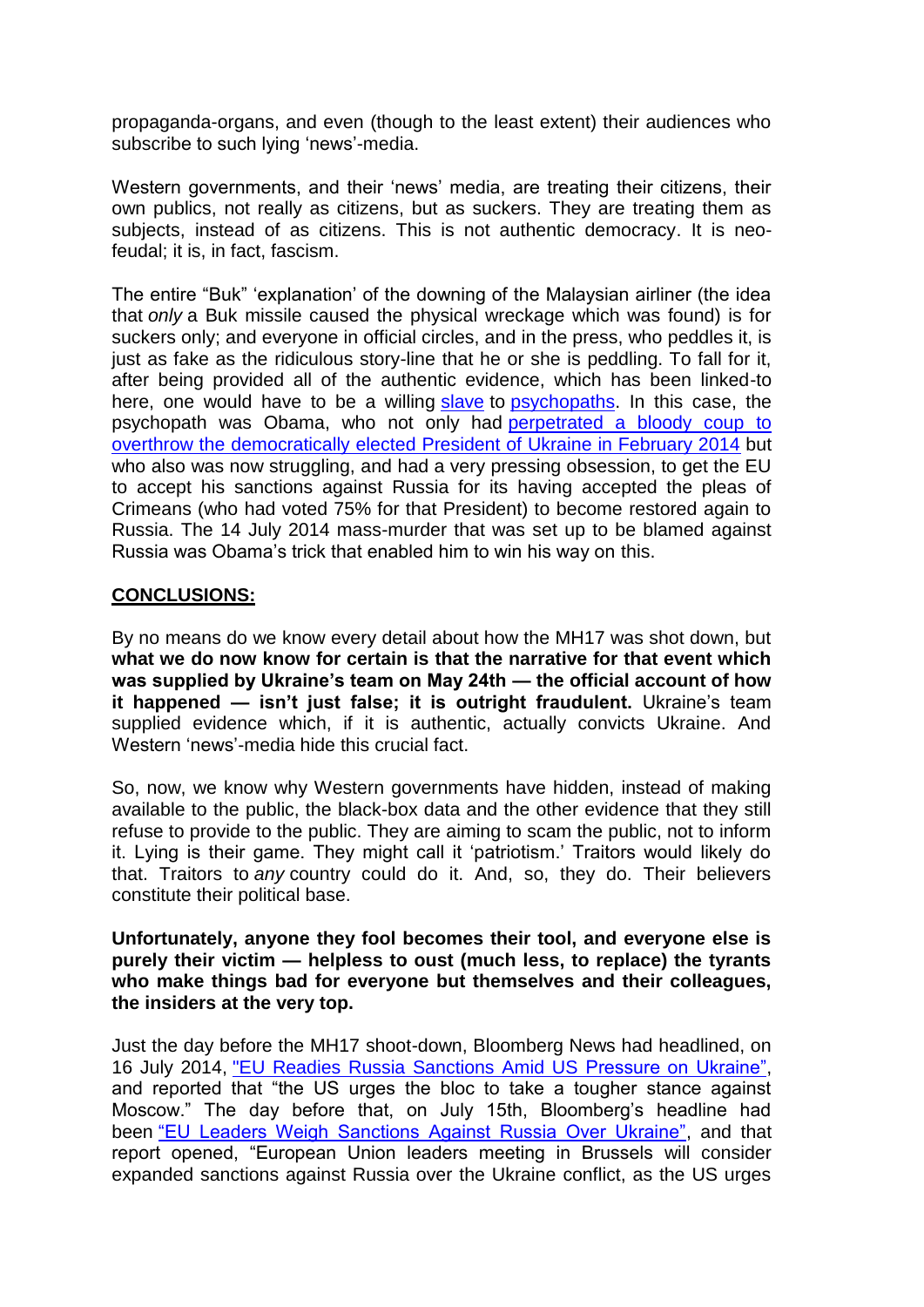the bloc to take a tougher stand against Moscow." Was the July 17th event only coincidentally timed perfectly in order to achieve what Obama was determined to produce: the first Ukraine-based anti-Russia sanctions? The [regime that](http://web.archive.org/web/20181010114816/http:/www.washingtonsblog.com/2014/06/ukraine-international-war-criminal-obama-putin-2.html)  [Obama had installed in Ukraine in February 2014](http://web.archive.org/web/20181010114816/http:/www.washingtonsblog.com/2014/06/ukraine-international-war-criminal-obama-putin-2.html) needed not only his support, but also the support of the IMF (in order to obtain loans), and of the EU (which it was seeking to join). There was probably even more pressure placed upon the leaders in Ukraine than there was upon the leaders in the EU. But there was plenty upon them both. The EU was widely reported to be balking at increasing the sanctions against Russia. Obama needed the EU to approve quickly his increased sanctions, so as to keep the momentum going for [his entire anti-](https://www.globalresearch.ca/americas-secret-planned-conquest-of-russia/5565596)[Russian campaign, which had been the reason behind his February 2014 coup](https://www.globalresearch.ca/americas-secret-planned-conquest-of-russia/5565596)  [in Ukraine.](https://www.globalresearch.ca/americas-secret-planned-conquest-of-russia/5565596) Something dramatic now was needed, in order for Obama to win the EU's full cooperation. After all, Obama had secretly started at least by 2011 his [operation to take over Ukraine.](http://web.archive.org/web/20181212172608/https:/off-guardian.org/2017/03/24/what-americas-coup-in-ukraine-did/) This operation was, for him, one of the central objectives of his entire two-term Presidency. Ukraine — and Ukraine alone now had within its power the capacity to deliver to him the EU"s participation. Ukraine delivered it, precisely when it was the most urgently needed. This was essential in order for Ukraine to be able to enter the EU. And entering the EU would be essential in order for Ukraine to be able to enter NATO — the next key step in the Bilderbergers' plan.

**Continuing the sanctions is easier than originally imposing them was.** On 22 December 2018, UAwire headlined "EU extends economic sanctions against [Russia",](https://www.uawire.org/eu-extends-economic-sanctions-against-russia) and reported that on December 14th, the [EU"s sanctions against](https://www.strategic-culture.org/news/2018/12/14/us-demands-europe-to-join-its-war-against-russia.html)  [Russia,](https://www.strategic-culture.org/news/2018/12/14/us-demands-europe-to-join-its-war-against-russia.html) which are based upon alleged Russian aggressions in or against Ukraine, are being extended: UAwire noted "These measures were initially introduced on July 31, 2014 for one year in response to Russia's actions to destabilize the situation in Ukraine, and then strengthened in September 2014." The EU supports, and participates in, the US regime's lies and sanctions against Russia. [These crimes and lies started as Obama"s, but continued under](http://rinf.com/alt-news/editorials/entire-case-sanctions-russia-pure-lies/)  his successor Trump, and have been also the EU's crimes throughout, by the EU"s joining, instead of condemning, not only those sanctions but also [the lies](https://theduran.com/all-u-s-govt-accusations-against-russias-govt-are-lies/)  [upon which those sanctions are based.](https://theduran.com/all-u-s-govt-accusations-against-russias-govt-are-lies/) The EU thus indirectly shares the US Government"s guilt in the mass-murders that occurred on 17 July 2014.

Perhaps the **survivors' families** and Malaysia Airlines (which is owned by the Malaysian Government), and their Governments, will file both civil and criminal charges now initially against Ukraine and its President Petro Poroshenko, and ultimately against Victoria Nuland, Barack Obama, and the United States, but also against the Dutch Government, for its collusion with the United States Government in its fraudulent "investigation" that had [pre-established blame](https://www.insurancebusinessmag.com/us/news/breaking-news/shocking-mh17-reports-could-complicate-insurance-coverage-38420.aspx)  [against Russia.](https://www.insurancebusinessmag.com/us/news/breaking-news/shocking-mh17-reports-could-complicate-insurance-coverage-38420.aspx) (However, the secret agreement that Malaysia signed to join the JIT might prohibit Malaysia from joining such suits.) Netherlands preestablished Russian blame especially by means of its 8 August 2014 secret four-party agreement (joined later by Malaysia"s Government) to allow Ukraine, an actual suspect in this case, to hold veto power over the assignment of blame in this entire matter. However, not only the survivors of the 298 victims should be suing, but all of the victims should be represented in this case. There were also many violations of international laws. Obama's [coup](http://rinf.com/alt-news/editorials/head-stratfor-private-cia-says-overthrow-yanukovych-blatant-coup-history/) against Ukraine was one such. The MH17 shoot-down resulted from [that coup,](https://www.greanvillepost.com/2017/11/28/snipers-at-ukraines-maidan-confess-to-shooting-both-sides-in-italian-report-ignored-by-msm/) couldn't have